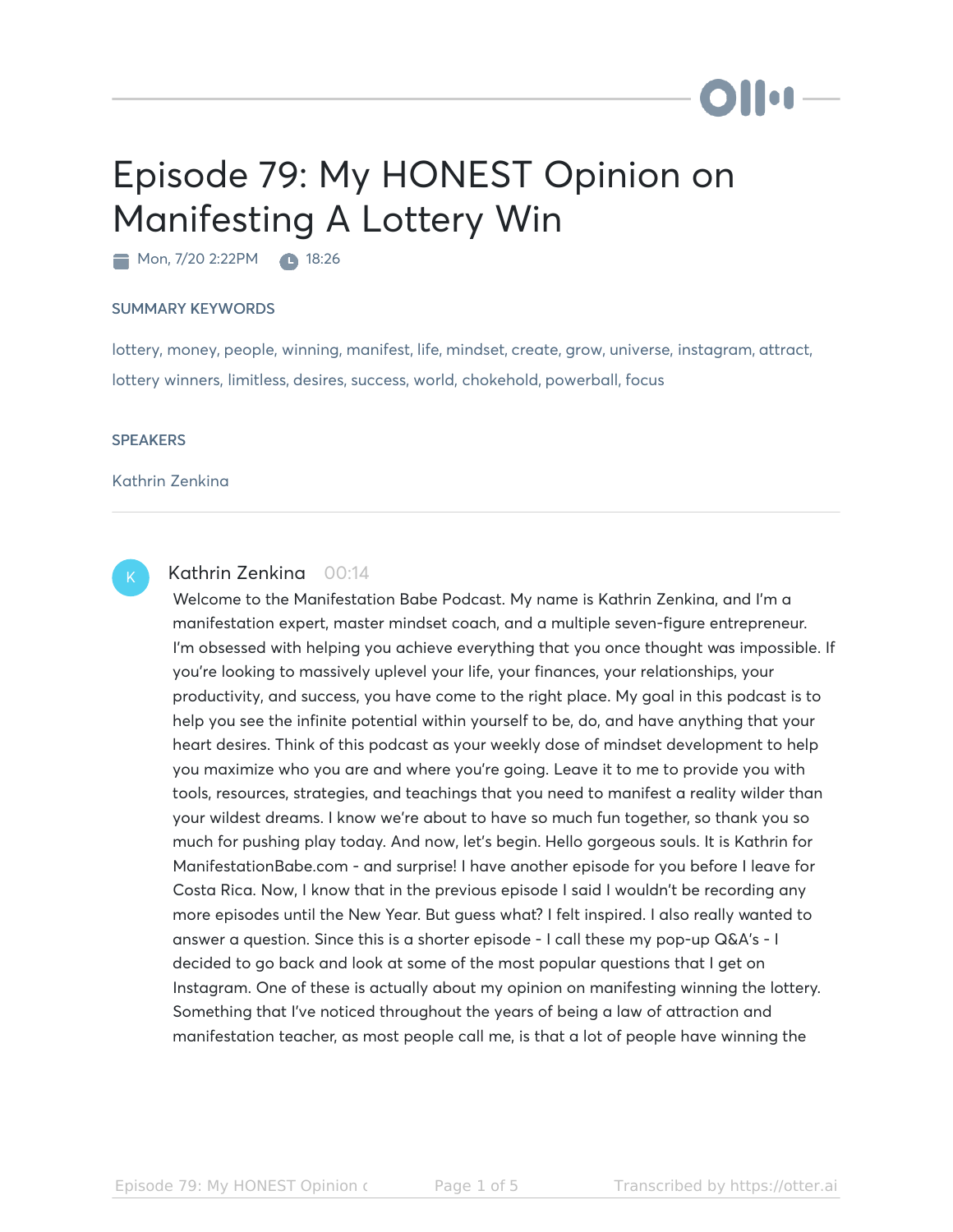Powerball on their desires list. Something that I see a lot of is when someone posts a beautiful picture of a vacation where someone's experiencing a vacation, or someone bought a new car, or someone experienced something really amazing in their life, I'll often see underneath those posts comments coming from people saying, "I can't wait to win the lottery," or "I'm playing the lottery tonight and I can't wait to be able to do this stuff the moment that I manifest the lottery". A lot of people want to know my dirt honest opinion on manifesting winning the lottery, if it's even possible, and if it should be on your desires list, or if it should be this be something that you ask the universe for. I realized that I never really answered it in podcast form. So, I wanted to give you guys the audio answer, and here's my dirt honest answer. I have personally never focused on winning the lottery to manifest money. It's not because it is impossible, and that's not one way that money can come to you. It's obviously an insane amount of money coming in at once. A lot of people ask me if it's possible; it's absolutely possible. The only issue I have here and the only reason why I've never put winning the lottery on my desires list, never really focused on winning the lottery, and never expected my dreams to come true because of a windfall of money coming my way via lottery. It's mostly because it puts you in so much resistance. A lot of people don't recognize that when you are focusing so hard on only imagining the money that you're desiring, whatever that amount might be, when you're only imagining it coming from one avenue, one source, and one way that the universe can bring into you, well, guess what? You put the universe in a chokehold. Here's where it gets worse. First of all, there are limitless ways for money to come to you, because it's just energy. Energy is all around us; there are essentially limitless ways that it can come through other people, or through products we sell, or through our businesses, or through our work, or through unexpected sources. The list just goes on and on; these are just a few that I just named. There are limitless amounts that you can access, because, again, there are limitless amounts of energy. But here's the bigger problem: when not only are you putting the universe in a chokehold on, saying, "This is my only avenue, and I'm going to focus really hard on it." As you know, whatever you guys focus on is what the universe is taking as a sign of what you want. It's taking this as a sign that this is one of the ways that the universe can bring you this money. Sometimes, that avenue is not necessarily for your highest good. Maybe it's not for your highest good to win \$10 million dollars via lottery; maybe it's for your highest good to actually manifest that money through other avenues and sources; maybe it's by adding value to the world and making the world a better place, that you actually receive the money in turn, by providing products and services to other human beings and solving their problems, because that's what business is. And so, maybe that's for your highest good, whereas a windfall of money just falling and poofing upon... there's a reason so many lottery winners go broke. Here are just a few of my theories. One: A lot of people have not become accustomed to a mindset of success before they win the lottery. And so, when they receive a ton of money when they essentially don't identify as successful, or don't identify themselves as wealthy and they don't believe they deserve it, a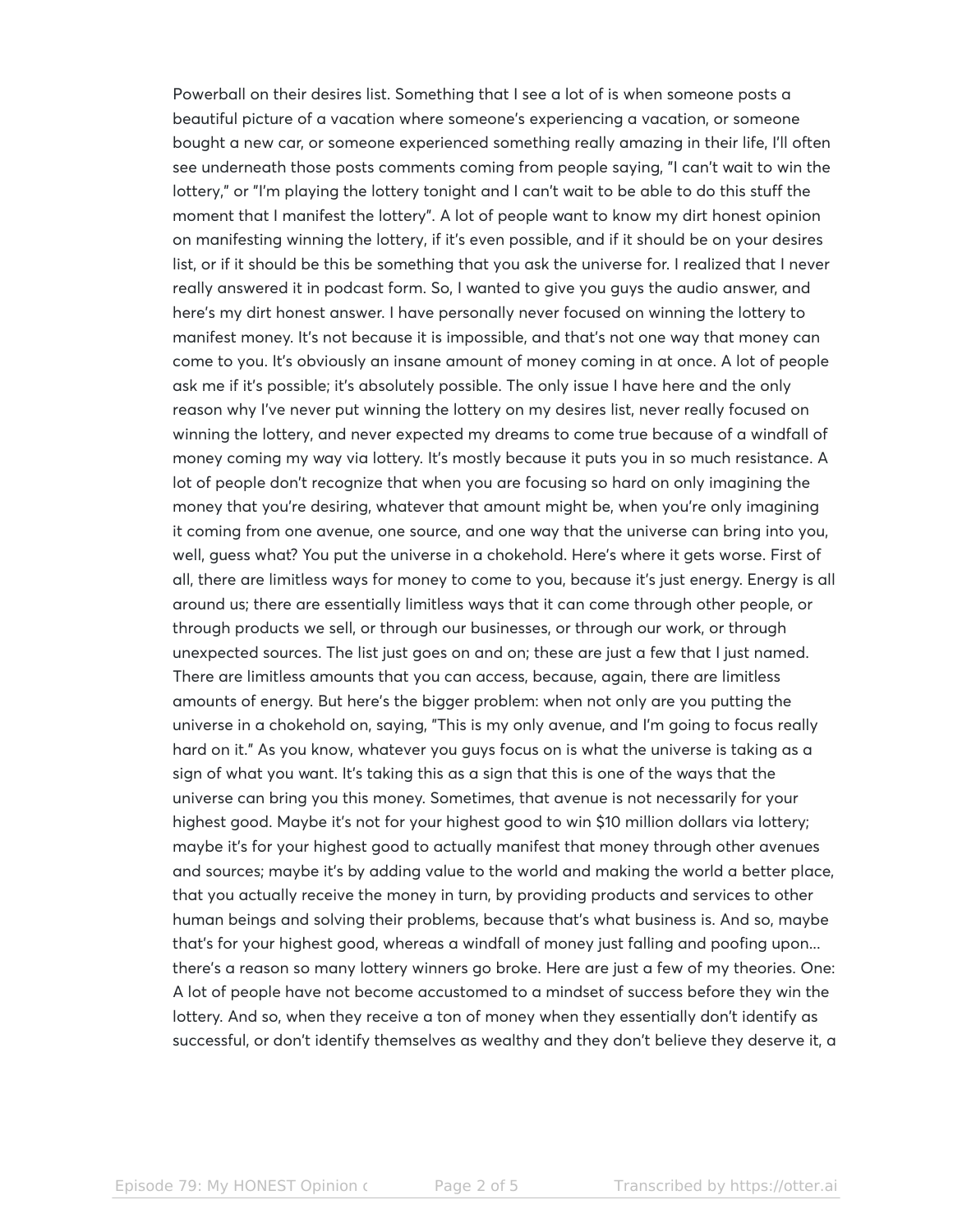lot of interesting things happen. They find their way to spend it all away and self-sabotage the money because it's really outside of their comfort zone. All of a sudden, their subconscious mind is saying, "Woah, this is against your identity. I don't know what's going on." So, boom! It's gone. Another theory that I have is that when you manifest money in at first smaller increments and just adjust to it, get comfortable with it, learn how to attract it, work on yourself, work on your mindset, give value to the world, and up your value, your wisdom around money grows as well. You're then more likely to take care of it, so that when you have a ton of money, you're not just spending it; you're also investing it, you're also saving it, you are buying things that are valuable, and you're not just throwing it all away towards yachts, private jets, and houses, and then eventually going bankrupt and broke, right back to where you started. I don't really know the statistics -I'm sure this is something that you can Google, and I'm sure you've come across it before - where they that 70 to 85 percent of all lottery winners eventually go broke. That's crazy, and I don't want that for you. Here's another problem; when multiple people are all putting the universe in a chokehold around this one lottery win. Depending on where you live - I live in Los Angeles, California - so, a lot of people in this area are focused on winning the California Powerball, or whatever you call it. I honestly never played the lottery, so I could be wrong here, but I believe one of them is called the Powerball, and it's separated by state. And so, here you have millions of people, all putting the universe in a chokehold around this one way that the money can come to them. When you have millions of people focusing on just one way that the money can come to them, that creates resistance. That's why, very often, it actually doesn't happen. The more you focus on winning the lottery and the needier you get around that energy of "I need to win," and the more money you spend towards winning the lottery, instead of investing it into something like your mindset, so that you can actually attract abundance and create money that isn't just fleeting and isn't just a windfall, that you can actually rely on coming into your life consistently. If you just have that kind of energy around winning the lottery, you create resistance and then it doesn't come. If it does come, I don't really think instant gratification is lasting. It's not coming from a place of, "Success shouldn't be easy," or "Success shouldn't be effortless." In fact, I believe that we are shifting towards a new paradigm, where success is just going to get easier. It's going to become a part of us. We don't have to work so hard, hustle, or grind for success. But, at the same time, I believe in achieving wisdom as you grow. I believe in growth and evolution. instant gratification takes away growth and evolution from the human experience. And so, having that instant gratification of a windfall of money, there's nothing wrong with it, and, yes, winning lottery is totally possible, but I would personally rather manifest money from a consistent, abundant mindset. My abundant mindset keeps me in this place where I am continuously certain of the flow that's going to come into my life, based on the vibration at which I'm vibrating; the frequency at which I'm vibrating. My goal is just to grow it, up my value, and in exchange, provide more value to the world, so that I become a magnet to money. That's so much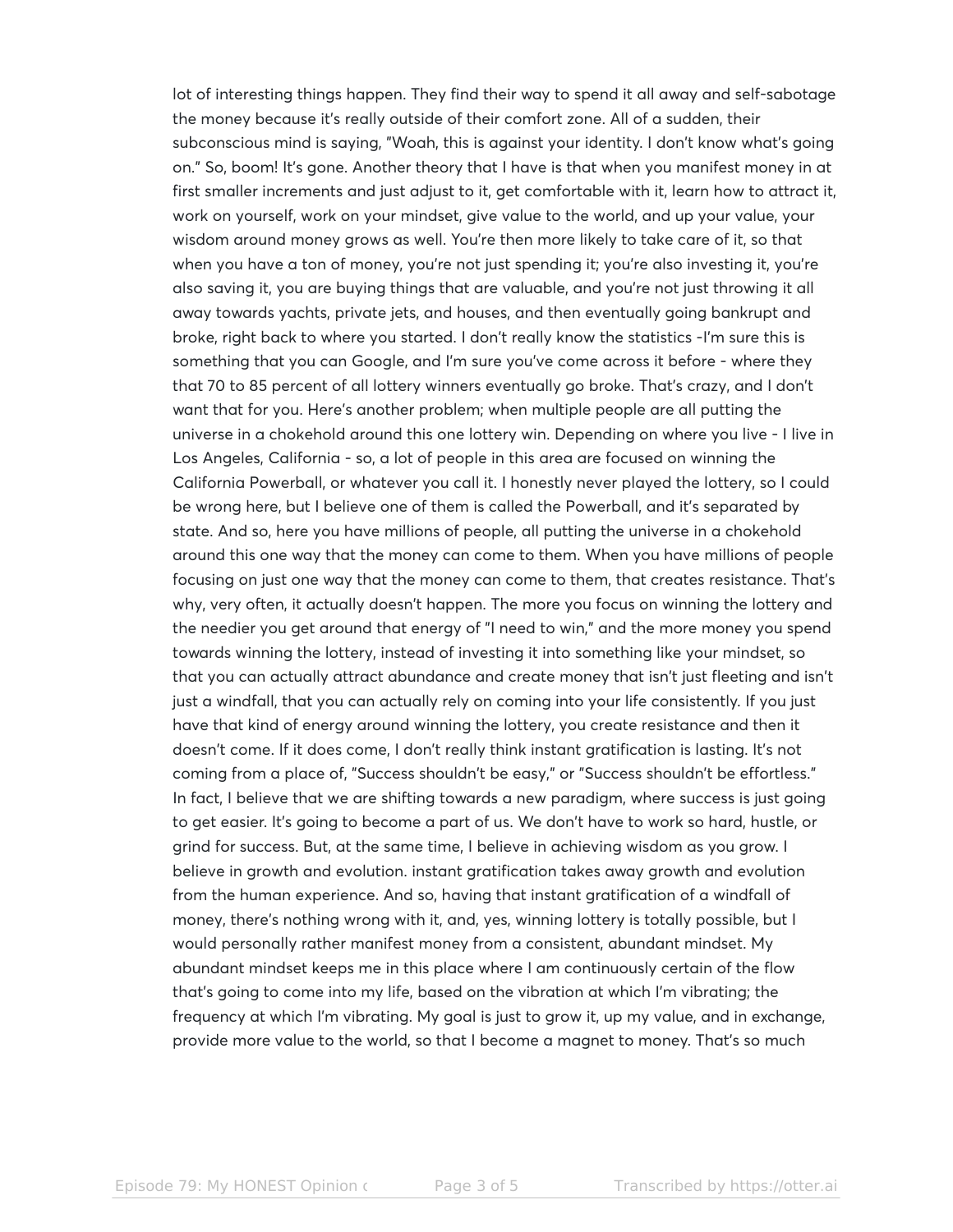more of a powerful mission, a powerful visualization, and something more powerful to count on than consistently focusing on a lottery as everyone else is also doing. Just being dirt honest here; I think that the more we focus on the lottery, it gives us more of an excuse to not expand our minds. A lot of people are so focused on the lottery because they need some excuse to not do the work. The work doesn't just mean hard work; it means adding value to the world, expanding your mind, investing in yourself, being a value to other people, and providing services and products. Even if you don't have a business - which I'm sure most of you do, because I tend to attract entrepreneurs - but even providing value to the company that you work for; providing value to your family or to your kids; solving a problem for somebody; adding value by - I don't know. One of the ways that I personally add value is by helping homeless people in Los Angeles. That might not make me money directly, but indirectly, it allows money to circulate back into my life, because I'm very trusting that abundance is all around me. The more I give other people to help them, the more the universe blesses me in return. So, I think that sometimes it just gives people an excuse not to do that work. By work, I mean expanding your mindset and adding value to the world. How I personally do this is by learning new skills and making people's lives better on the internet via my business, Manifestation Babe. My mission is to make the world a better place, to help people believe in themselves, to eliminate whatever's holding them back, and really work on their beliefs and their mindsets, to also help them basically manifest their own personal lotteries. A personal lottery from the universe is a lot more powerful than some human-created lottery that exists wherever it is that you live. I don't know if the lottery exists in every country in the world, but I'm assuming that there's some form of it. I would much rather have my personal lottery. Another way that I add value to the world is by being the best possible coach and teacher that I can be to others by helping people who need help and elevating and uplifting others. I'm always reinvesting back into my mind, where I'm joining Masterminds to be surrounded by more successful people; I'm going to seminars and events, where I'm picking up knowledge and new ways of thinking that are growing my mind. A limitless mind is the connection to limitless money and a limitless life. So, forget the freakin' lottery and focus on how you can up your value, so that you can up your income and no longer focus on these fleeting desires or instant gratification, where you're not going to expand and grow. You're not going to learn much from winning the lottery, but you will expand, grow, and learn so much by creating your own personal lottery from the universe. So. my question for you - and I promise I'll keep this short. So, that's basically my answer. My question for you is how can you add value to yourself in 2019? - and also starting now. Let's not wait another four days to start upping our value. Let's do it right now. How can you add more value to yourself in 2019, to make yourself a bigger Money Magnet? I have two options for you. This is something that I'm super passionate about, and I want to offer you some tools, strategies, and ways that you can really increase your value by learning something new, to create that limitless mind. One of them is my Epically Aligned Boot Camp. I'll post the link in the